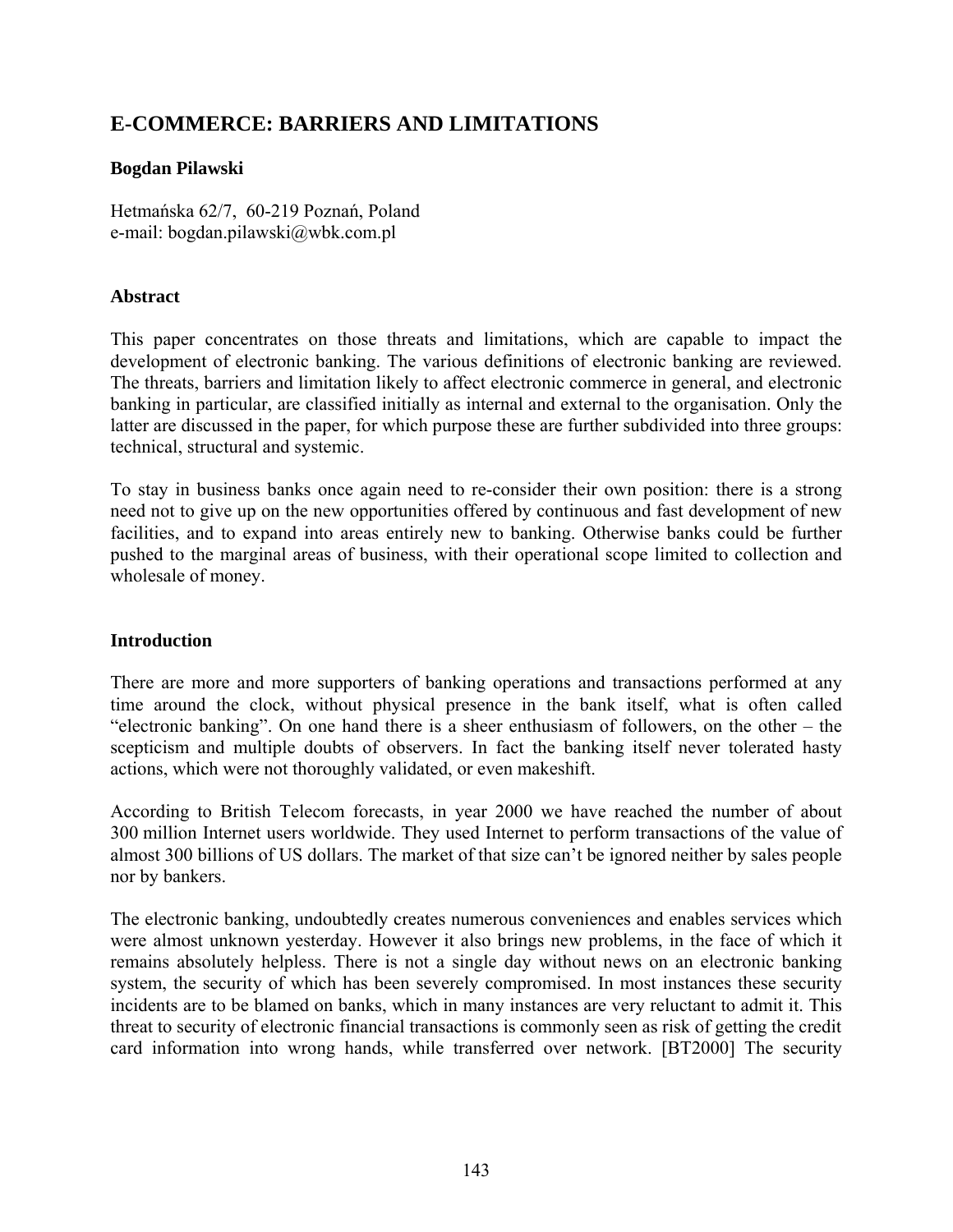concerns of transactions called "*card not present*" are rarely mentioned, although these constitute significant risk to both buyers and sellers.<sup>[1](#page-1-0)</sup>

# **Electronic Banking**

The terms e-commerce and e-business are often used interchangeably, however the term of ecommerce should be seen rather as synonymous with simply transacting business over the Internet, whereas e-business involves fundamental change to business model in order to transform an organisation into a digitally networked enterprise. [Auer2000] Electronic banking tries to combine both – traditional approach, still supported by many banks' customers, and the most modern, exploiting the latest in technology.

There are many definitions of a phenomenon called electronic banking. These are discussed in detail in [Kard2000]. The views on what is, and what is not an electronic banking, or – in wider sense – electronic commerce, are also presented in [Gospod1999, p.9], [Junge1999, p.18], [JancKot1999, p.67], [Łysak1999, p.24] and [Rogow1999, p.88].

The scope of electronic banking is not limited to contacting a bank via Internet. It includes also other forms, like:

- Traditional phone (directly or via call centre),
- ATM,
- Electronic kiosk,
- POS terminal,
- Personal computer,
- Mobile phone (and equipment of similar functionality),
- Cable TV.

The status of both ends of remotely performed banking operation, that is that of the bank and of its customer, has at least one thing in common: this operation is *impersonal*. To all those taking part in such a transaction it results in some doubt about identity of partners and about their real intentions.

# **Risks to Electronic Banking**

Each activity results in some risk. In the areas of long established tradition (like construction industry) this risk is well known, what allows to control it well and keep its level permanently low.

Stormy and difficult to control development of electronic economy, and the competition accompanying it, results in putting in use of new, immature solutions, which are expected to match from the outset a difficult, and to some extent unknown, operational conditions. There are number of factors increasing the risk involved in that and potential difficulties likely to result:

<span id="page-1-0"></span><sup>&</sup>lt;sup>1</sup> This subject is discussed in detail in [Pila97b]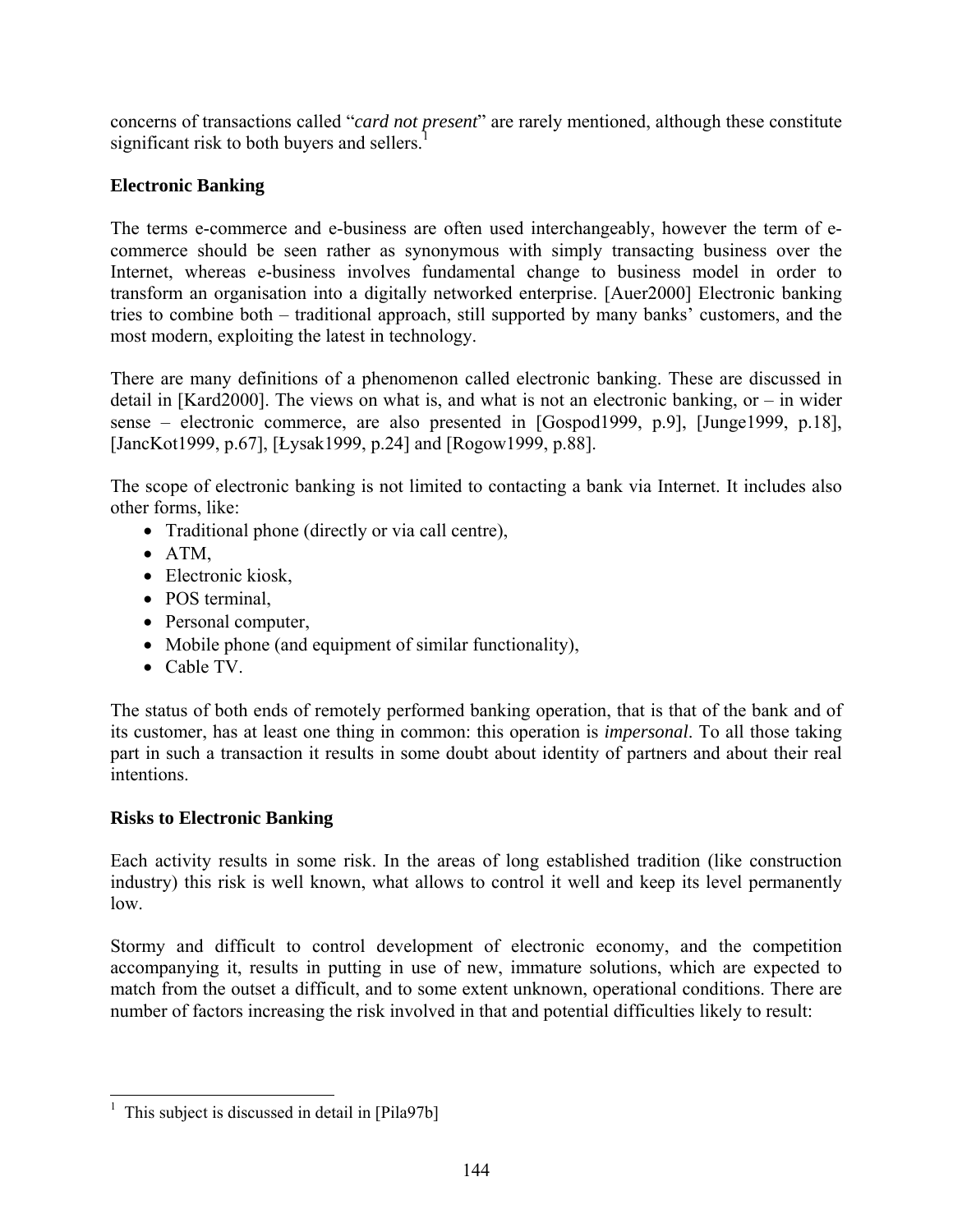- The IT systems are taken out of control of organisations using them, and are introduced into the environment in which this control is limited, and the freedom of choice of time and place of operation on the user side results in existing security measures being ineffective and insufficient,
- The users of a new systems are thousands of people of very diverse knowledge, consciousness, technical and social culture, of different hopes and expectations, usually living in various countries of the world, and speaking various tongues,
- The number of users of a given system in total, and the number accessing it at any particular moment in time is difficult to predict,
- Every single failure, every flaw and above all every breakdown immediately becomes commonly known news, usually mercilessly and accurately exploited by competitors.

Another view on risks to any e-commerce activity distinguishes between risks internal and external to the organisation. According to some authors, the cases when external attempts are made to compromise an IT system, are usually well known to the media and – as a result of that – to the public. However there are the quiet internal attacks which result in real, substantial financial losses. [Proct2000]

The openness necessary to be a player in electronic banking becomes source of new threats and limitations, which are further complicated by lack of appropriate technical standards and of legal regulations. One can divide these threats and limitations into three categories: technical, structural and systemic. Examples of these are presented in Table 1.

The said limitations and threats come mainly from weaknesses of equipment and its software, or from the organisation of the process of their usage. These have resulted in e.g. Internet denial of service attacks in the beginning of year 2000. These attacks virtually closed the popular Internet shops (e.g. *Amazon* bookstore) and services (e.g. *CNN*) for number of hours. These attacks have been carefully prepared and – in order to hide individuals behind them – have been carried using computers of other users, which were usually unaware of what was going on. So far there are no effective methods of prevention against attacks of that kind.

The networks of mobile phones were also targets of similar attacks. In Spain a computer virus was detected, capable, while running on Internet connected computers, of sending SMS messages to randomly generated numbers of mobile phones of *Movistar* network, run by mobile operator *Telefonica Moviles*. [see Gdwn2000] The sole reason behind it was to deny access, exactly as in similar Internet attacks. According to some opinions the SIM card software of mobile phones will become the next target of attacks using computer viruses. The growing complexity of those phones and the holes in their software resulting from fast expansion of this area, can lead to development of viruses also in this field.

Spectacular virus attacks with widespread effects and also denial of access type of attacks receive media coverage of unprecedented scale, where those effects are usually significantly exaggerated. This affects public opinion and makes the confidence in Internet security even lower.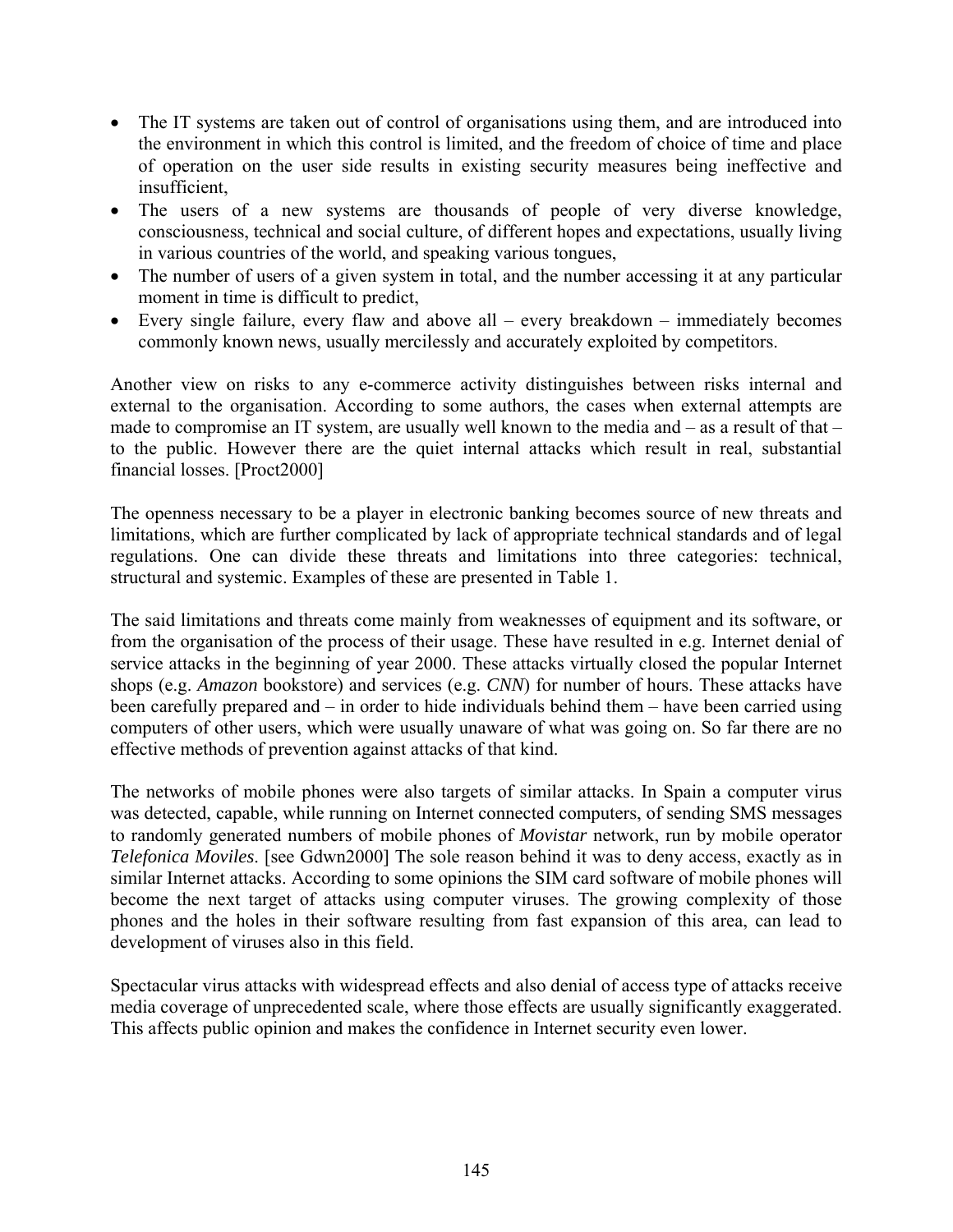| Group of limitations | Examples                             |
|----------------------|--------------------------------------|
| Technical            | Computer viruses                     |
|                      | Operating systems                    |
|                      | Application software                 |
|                      | Unauthorised access to hardware      |
|                      | Theft of Internet sites              |
|                      | Identity theft                       |
|                      | Unauthorised access                  |
|                      | Disclosure of data                   |
|                      | Removal or replacement of data       |
|                      | Data interception                    |
|                      | Illegal transactions                 |
| Structural           | Insufficient infrastructure          |
|                      | High usage cost                      |
|                      | Low efficiency                       |
|                      | Limited accessibility                |
|                      | Low security level                   |
|                      | Operational errors                   |
|                      | Limited usage                        |
|                      | Lack of, or immaturity of standards  |
| Systemic             | Lack of professionals                |
|                      | High implementation costs            |
|                      | Struggle to win customer's heart     |
|                      | Attempts to eliminate banks from the |
|                      | process of financial transactions    |

Table 1. Classification of electronic banking threats and limitations

*Source: authors design* 

A relatively new but already common threat is the theft of Internet sites. Theft of this kind results usually from unauthorised changes applied to computer systems handling Internet domain names and associated addresses. Such a change redirects all calls to a particular service to some other service, usually presenting contents insulting by purpose to the original owner of this address. In a manner similar to denial of service attacks one uses here somebody else's computers, and exploits relatively week security of Internet domain name server software. The most popular software of that kind - *Berkeley Internet Name Domain (BIND)* belongs to 10 biggest IT systems security threats specified by *System Administration, Networking and Security Institute* (*SANS*). [Farm2000] Many companies, organisations and government agencies became victims of those thefts in year 2000. Among these were *VISA International, Nike, Goodyear*, governments of *USA, Israel* and *Saudi Arabia*, and also tens of universities around the world.

The available data (www.attrition.org) say, most of identity theft attacks target banks and companies. Such an attack is carried without any knowledge whatsoever of the targeted organisation, and implementation of corrections necessary to restore the proper operation of the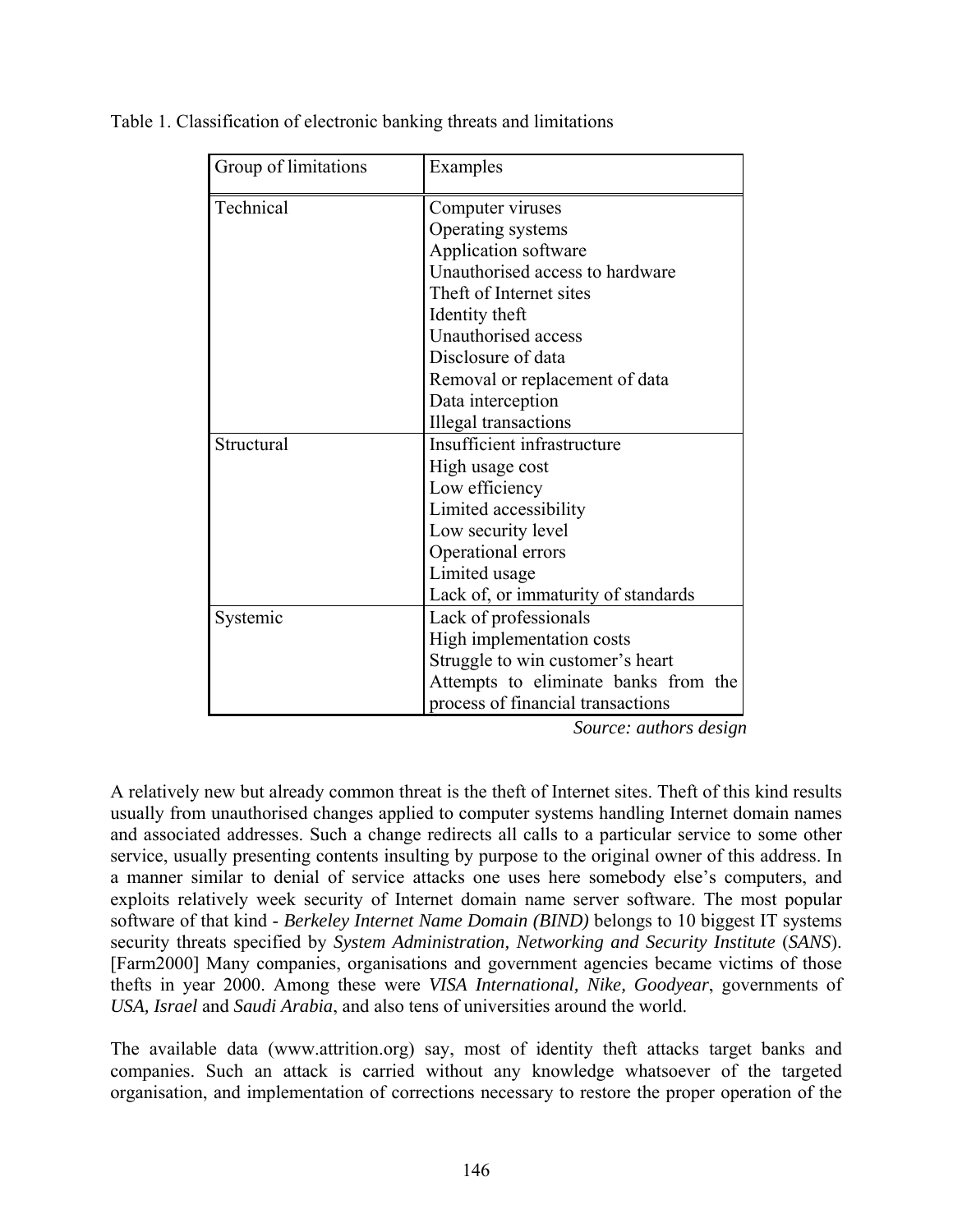system usually takes couple of hours. During that period of time the potential customers can not access the service they require, and they often find information humiliating to the site owner or insulting to themselves as users of this site.

The data encryption systems are meant to be a protection of data in transfer against interception and substitution. Of two most often used systems one (*Secure Sockets Layer*) is simple and relatively cheap to use, however it protects only the contents of messages while in transfer, and the other (*Secure Electronic Transaction*) which goes well beyond encryption and covers also authorisation of parties of transaction, what, as a matter of fact, means the authorisation of encryption keys used by these parties. Usage of the latter method may eliminate most threats resulting from the de-personalisation of financial electronic transactions. Authenticity of consumer is checked, seller will receive the amount due, but will never gain access to such information, which at later time would allow for another transaction to be carried without any knowledge of the owner of the payment card. $2^2$  $2^2$ 

Solution of that kind, known as *Public Key Infrastructure*, allows not only for the identity of both parties of the transaction to be validated, but also provides the means to repudiate that the party have ever entered such a transaction. This constitutes basis of another solution known as *electronic signature.* System of that kind, however, requires also regulatory support and appropriate legal acts, regarding transactions carried that way as binding to the parties, and to regard hand-written and electronic signature as having equal legal force.

The threats to electronic banking (and electronic economy) categorised here as "structural" are behind banks' reach and relate equally to all participants in that area. In many countries some of these threats constitute now severe obstacles to further development in this field.

The undeveloped technical infrastructure not matching the growing needs remains the main menace in that category. This factor results in many consequent limitations and threats. This infrastructure first of all means reliable and resilient connections reaching every single user.

Limited throughput of network connections requires longer period of time to send data across the net, increases the costs involved and limits the availability and effectiveness. All these factors taken together do significantly limit the development of electronic banking in many countries. Making electronic banking available while ignoring these reasons adds insult to injury: frustration of potential customers resulting from access limits (which needs to be paid for anyway) is becoming the major factor resulting in aversion to those services and in lack of confidence in them.

In Poland the network limitations are gradually becoming no. 1 of all limits likely to be faced while attempting to carry electronic transactions. On traditional shopping days (weekends, public and religious holiday periods) the system of electronic retail payments usually becomes totally clogged, leaving many angry customers with transactions on hold and never ending. This is a direct effect of low throughput of the networks available there. In most of those cases an IT

<span id="page-4-0"></span> $\frac{1}{2}$  $2$  exhaustive but at the same time accessible presentation of history and current state of information encryption is presented in [Kipp2000]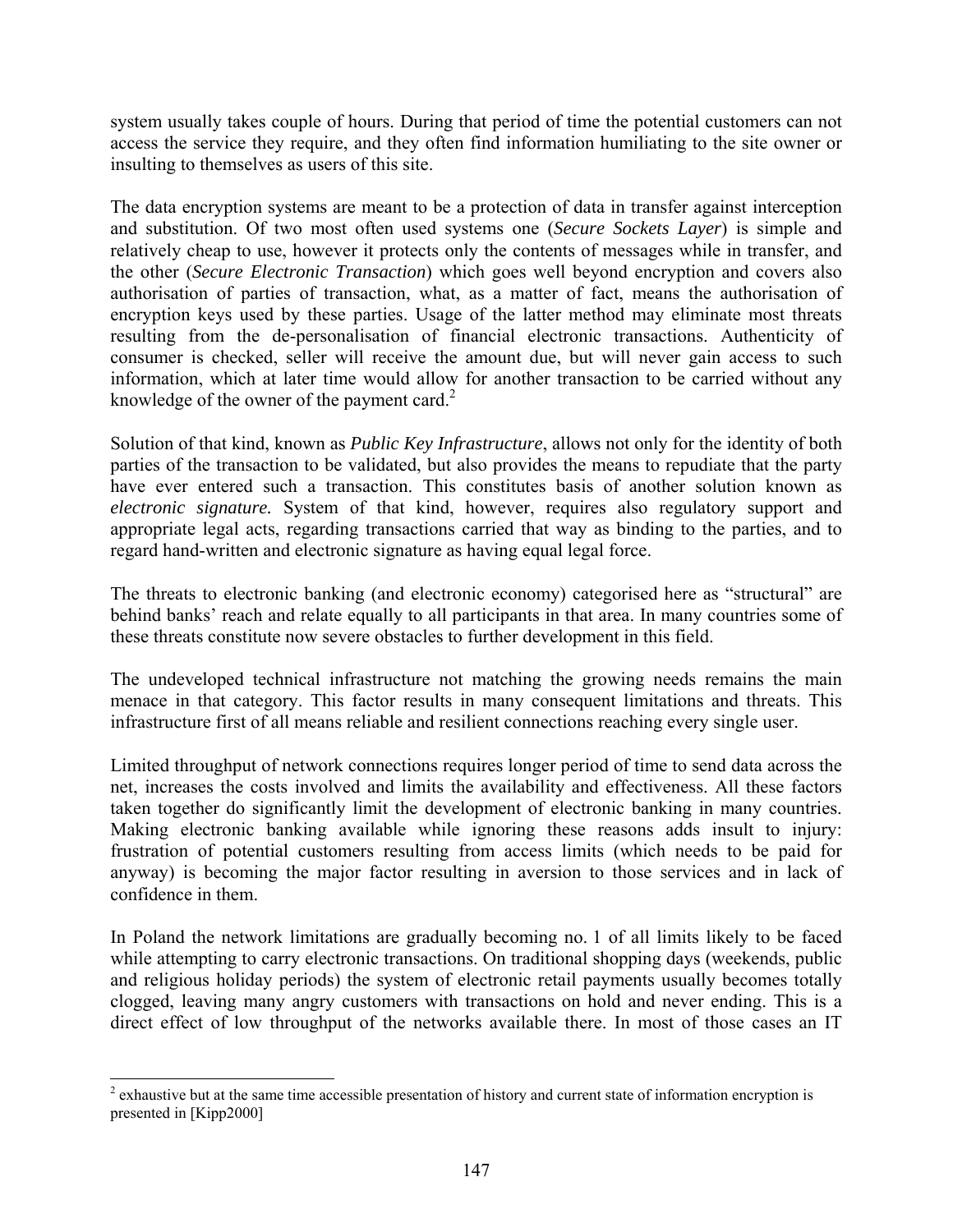system comes up with message "*No authorisation*", what is easily interpreted as an attempt to wheedle money.

The low cost of Internet banking is often presented as one of major arguments of support to this way of performing financial transactions. This might be true as long as costs of the bank are considered, however the customer sees it the other way: for him major factor is the Internet access cost to bear. In case of e.g. personal computer this cost embraces the proper equipment and software, and also the network access cost, which depends on operator's pricing policy. The effectiveness of the IT system of the bank can also have significant role in this, since it can significantly prolong the connection time to be paid for.

In March 2001 the organisation of leading supermarkets in Poland raised the protest based on Consumer Protection Law against Polish subsidiary of Visa International, and also against Polish Branch of Europay/MasterCard. They claim those two organisations, along with leading Polish banks, maintain pricing cartel and keep charges on electronic transactions on exceptionally high level. While foreign banks charge no more than 1% of transaction value, Polish banks require between 1,7 and 1,85%. According o that source the total cost of handling cash, including insurance and specialised transportation never exceeds 0,25% of its value, and usually stays on the level of 0,12%. In conclusion they say electronic transactions are up to 15 times more expensive than cash deals.<sup>[3](#page-5-0)</sup>

Many banks make a mistake by applying to Internet banking the measures used to evaluate efficiency of traditional branch banking. Systems to serve customers over the Net must be prepared to run with high resilience and to be able to cope easily even with peak loads: this applies to both, to the part under bank's control and equally to the services along the whole path between customer and the bank.

New systems which are tested superficially and to limited extent, and are prematurely launched, become source of spectacular failures. The examples of that are the cases of two British banks – *Prudential* (Internet banking system named *EGG*) in October 1998, and *Abbey National* in June 2000.

In that latter case a new electronic banking system named *Cahoot*, which was to affect young, Internet literate customers, did not stand the load during first day of its operation. Two weeks after this unsuccessful launch system was still inoperable, and the bank and the authoring company were blaming each other for failure.

One of the most serious threats to electronic banking is now the phenomenon called *Identity Theft*. Identity Theft does not mean using someone else's name and number of credit card or bank account, but also exploiting social position of that person, his/her address, banking history, and his/her relations with credit companies, various dealers etc. In classical branch banking environment there is a serious risk for such mystification to be detected at the outset, and there are almost no chances to avoid prosecution. Dealing via phone or Internet brings that risk down to the level where it can be ignored whatsoever. Stealing of identify is a process of gathering identity fragments coming from various sources (healthcare registers, employers records, banking

<span id="page-5-0"></span> <sup>3</sup>  $3$  see: Karty zmonopolizowane, in: Trybuna, p.10, 21/3/2001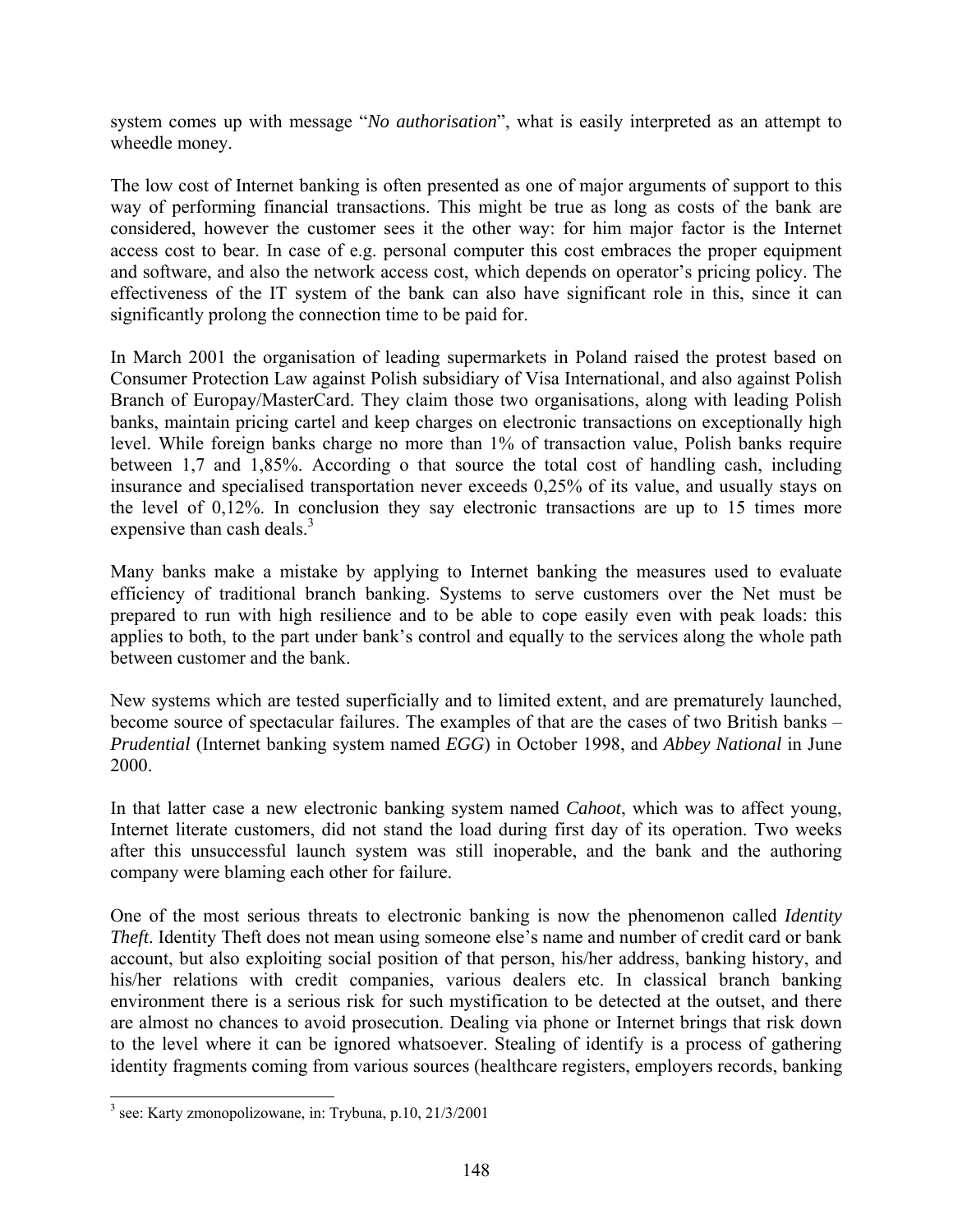files, state and public registers, marketing data etc.). Victims of this kind of crime find it very difficult to defend themselves, since all pieces of information relating to questionable transactions (usually of high value – like purchases of cars, furniture, expensive home utensils, luxury holidays etc.) point to them. T. Arnold of *Cyber Source Corporation* says, a fit crook exploiting security gaps on various levels, and acting over Internet only, can earn some 50 thousand dollars a week. [Arn2000, p.4]

First to be blamed in this case are the banks themselves, which with the aim of gaining customers for any price, neglect appropriate checks and measures of control, and try to make customers to bear consequences of this negligence.

During last year many security holes in software were discovered and revealed. Most of that software was especially designed to serve in e-commerce and in electronic banking applications. The most spectacular of these software weaknesses were:

- Errors in both MS Internet Explorer and Netscape Navigator browsers allowing the external intruder to gain access to discs of computers on which they run, by just using appropriate scripts, and in a way not raising attention of the user of such a computer [Krat2000],
- Unpublished back door in CART32 software, which is used to drive a virtual shopping cart in numerous Internet shops; this back door is protected with constant password, which cannot be changed, and allows for access to all customers passwords and data, like addresses, numbers of credit cards, details of orders past and current, journals of transactions etc. [Lemos2000, Kapp2000]
- Various errors and holes in popular encryption software PGP (Pretty Good Privacy) [Harr2000],
- Possibility of unauthorised access to decrypted form of WAP messages [Nob2000].

Lack of specialist, already painfully felt in many countries, that's the last group of barriers and limitations to development of electronic banking.

This lack of specialist results from electronic banking itself being young discipline, and that has left little opportunity for its workers to gain wider experience. Creating Internet systems has its own specifics and requires different skills than traditional batch or transactional systems. One faces here entirely new design and programming requirements, which didn't exist before. Also different are the methods and rules of testing.

The electronic banking technology is far from cheap. The data often presented at various occasions, showing low cost of electronic transactions, are usually limited to current operational costs only. However to become operational one needs to make huge investments, and to gain appropriately high number of users to bring expected returns. Bearing in mind all the limitations already discussed here this is not an easy task, and the return is rather slow. E.g. Hewlett-Packard says to start a banking WAP service requires spending some half a million US dollars per every hundred customers in categories of hardware, software and organisational undertakings. This needs to be extended with operational costs, risk higher than average and with requirement to stay abreast with fast changing technology and maturing standards.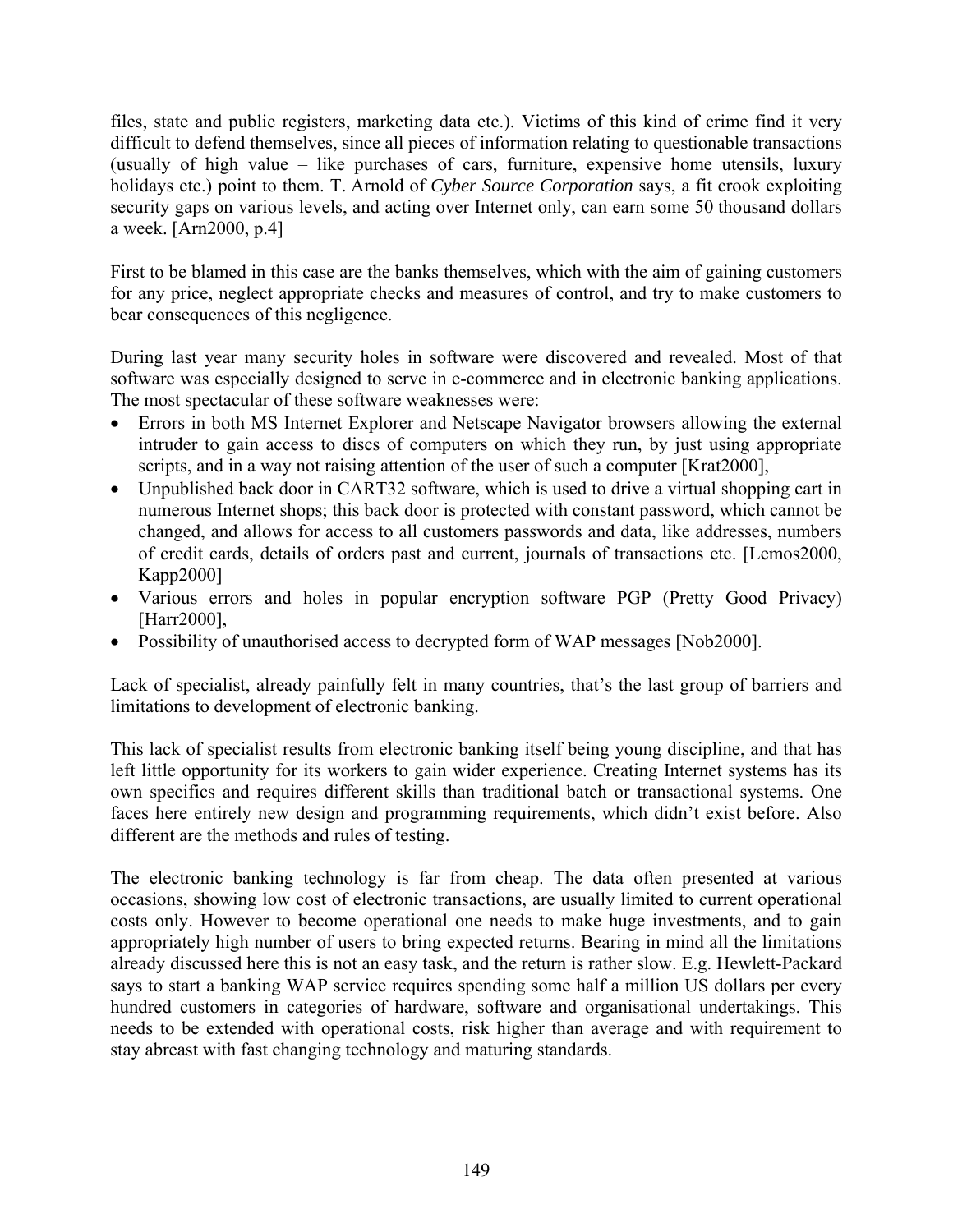The attempts to make electronic banking profitable as soon as possible lead strait to the phenomenon called struggle for winning customer's heart. In electronic banking for this purpose one uses not only traditional methods of collection and analysis of data on customers and their behaviours, but also marketing, technical and organisational means. This enters entirely new areas, like e.g. micro-payments via mobile phones. During Spring 2000 a facility of this kind was offered by British mobile operator *BT Cellnet*. Similar, but limited in scope, services are available to customers of *Virgin Mobile* in the US (e.g. purchase in this way of an airline ticket of *Virgin Airlines* gives a 10% discount).

The effects of these activities are creating a direct menace to banks: the mobile operators attempt to enter payments for purchases of that kind directly onto their own bills, and to handle all financial clearing operations involved themselves, bypassing banks altogether. Virgin Mobile predicts that after full expansions of necessary technologies, the opportunity will arise to eliminate from that process not only retail banks, but also organisations like *Visa International* and *Master Card*. The operators of mobile telephony are proud to run the most sophisticated billing systems ever designed, and they claim it is easy for them to extend these systems with further facilities, to enable them to handle payments for goods and services. The clearing operations involved may become a huge source of income on the payments themselves, let alone the interest on huge financial turnover involved.

### **Close**

In the past banks have already lost the battle with supermarket chains and large stores. These organisations began with binding the customers on benefits of loyalty cards, and gradually became credit institutions, financing the instalment purchases in its own stores, and providing customers with credits for daily shopping. Some car manufacturers go even further. They have raised specialised banks of their own to finance car purchases, and also travel bureaux and travel insurance companies.

The banks need to reconsider whether they are to give up further areas of what once was their sole and reserved territory, and limit their activity to financial guarantors and wholesalers, or will they overcome their aversion, and – exploiting infrastructure in hand and opportunities offered by electronic economy – will go far beyond the market of purely financial services.

#### **Literature**

| [Am2000]       | Arnold, Tom, Internet Identity Theft, The Software & Information Industry                      |
|----------------|------------------------------------------------------------------------------------------------|
|                | Association, Washington DC, 2000                                                               |
| [ $Auer2000$ ] | Hackbarth, Garry, Kettinger, William J., Building an e-business Strategy,                      |
|                | Auerbach Publications, September 2000                                                          |
| [BBC2000]      | BBC (Internet Service), Security glitch at BT broadband, 28/4/2000                             |
| [Bobe2000]     | Bobecki, Ryszard, Zatkane komputery polskiej nauki, Przegląd tygodniowy,<br>$5/4/2000$ , s. 20 |
| [BT2000]       | British Telecom, BT TrustWise - Securing Your Web Site For Business, April<br>2000             |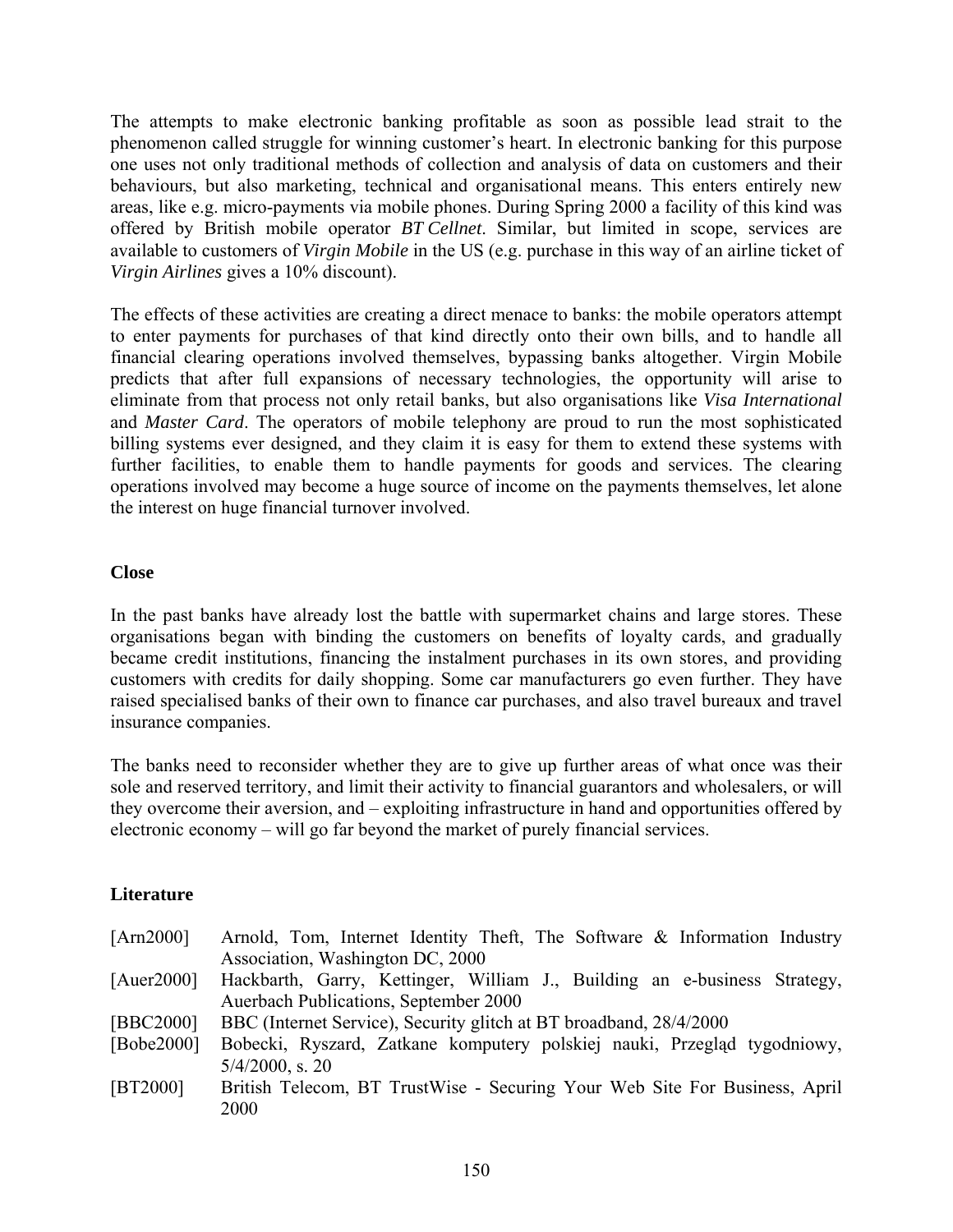- [Chan2000] Chan, Karen, Podłączanie komórek do Internetu otworzy puszkę Pandory?, The Wall Street Journal of Europe, loco "Gazeta wyborcza", 19/6/2000
- [Cov2000] Cover, Robin, The Essence and Quintessence of XML. Retrospects and Prospects, 31/12/1998, www.oasis-org.html
- [CW2000a] WAP's double whammy, Computer Weekly, 23/3/2000
- [CW2000b] Mobile banking will eradicate the need to queue, Computer Weekly, 16/3/2000
- [DePalma] DePalma, Donald A., Profiting from the Global Web, Idiom Inc., Cambridge (USA), 2000
- [e-handel] e-handel, IT Supplement of "Polityka" weekly, 18/3/2000
- [Farm2000] Farmer, Melanie, Agency lists top 10 security threats, CNET News, 2/6/2000, http://news.cnet.com
- [Gdwn2000] Goodwins, Rupert, Mobile phone viruses are coming, 8/6/2000, http://www.zdnet.co.uk/news/2000/22/ns-15867.html
- [Good1996] Goodell, Jeff, Hacker i samuraj, Gdańskie Wydawnictwo Psychologiczne, 1996
- [Good2000] Goodspeed, Peter, The new space invaders, National Post Online, 19/2/2000
- [Gospod1999] Gospodarowicz, Andrzej, Zastosowania rozwiązań informatycznych w bankowości - Wstęp, Wydawnictwo Akademii Ekonomicznej, Wrocław, 1999, s.9
- [Gray2000] Gray, Douglas F., Group pursues mobile e-commerce, IDG News Service, 11/4/2000
- [Harr2000] Harrison, Ann, Flaw found in PGP 5.0, serwis Computerworld, 26/5/2000
- [Hayes2000] Hayes, Ian, Ensuring IT Is E-Business Ready, Cutter Consortium, Arlington, 2000
- [ISTF2000] Internet Security Task Force, Initial Recommendations For Conducting Secure eBusiness, ISTF, 1/3/2000
- [JancKotl1999] Janc, Alfred, Kotliński, Grzegorz, Determinanty wykorzystania bankowości elektronicznej w rozwoju wybranych usług bankowych, in: Gospodarowicz, Andrzej (ed.), Zastosowania rozwiązań informatycznych w bankowości, Wydawnictwo Akademii Ekonomicznej we Wrocławiu, 1999, s. 66
- [Junge1999] Locarek-Junge, Herman, Electronic Banking in Germany: the Past, the Present and the Future, in: Gospodarowicz, Andrzej (ed.), Zastosowania rozwiązań informatycznych w bankowości, Wydawnictwo Akademii Ekonomicznej we Wrocławiu, 1999, s. 13
- [Kane2000a] Kane, Margaret, Security hole found in Eudora, ZDNet Service, 28/4/2000
- [Kane2000b] Kane, Margaret, New flaw discovered in Microsoft Hotmail, ZDNet Service, 10/5/2000
- [Kapp2000] Kappelman, Leon A., Backdoor in e-commerce software exposes credit cards, Year2000-discuss Service, 28/4/2000
- [Kard2000] Kardaras, Dimitris, Business to Customers E-Commerce Implications in Banking in the UK and Greece, in: Abramowicz W. i Orlowska M.E. (editors), Business Information Systems 2000, Springer Verlag, 2000, s. 255
- [Kipp2000] Kippenhahn, Rudolf, Tajemne przekazy szyfry, Enigma i karty chipowe, Prószyński i S-ka, Warszawa, 2000
- [Krat2000] Kratofil, Bruce, New Explorer and Netscape Browser Vulnerabilities, ZDNet Service, 21/4/2000
- [Lemos2000] Lemos, Robert, Beware shopping cart's backdoor!, ZDNet, Service, 27/4/2000
- [Łysak1999] Łysakowski, Paweł, Fundamenty rozwoju bankowości elektronicznej prace Rady Bankowości Elektronicznej przy Związku Banków Polskich, in: Gospodarowicz,